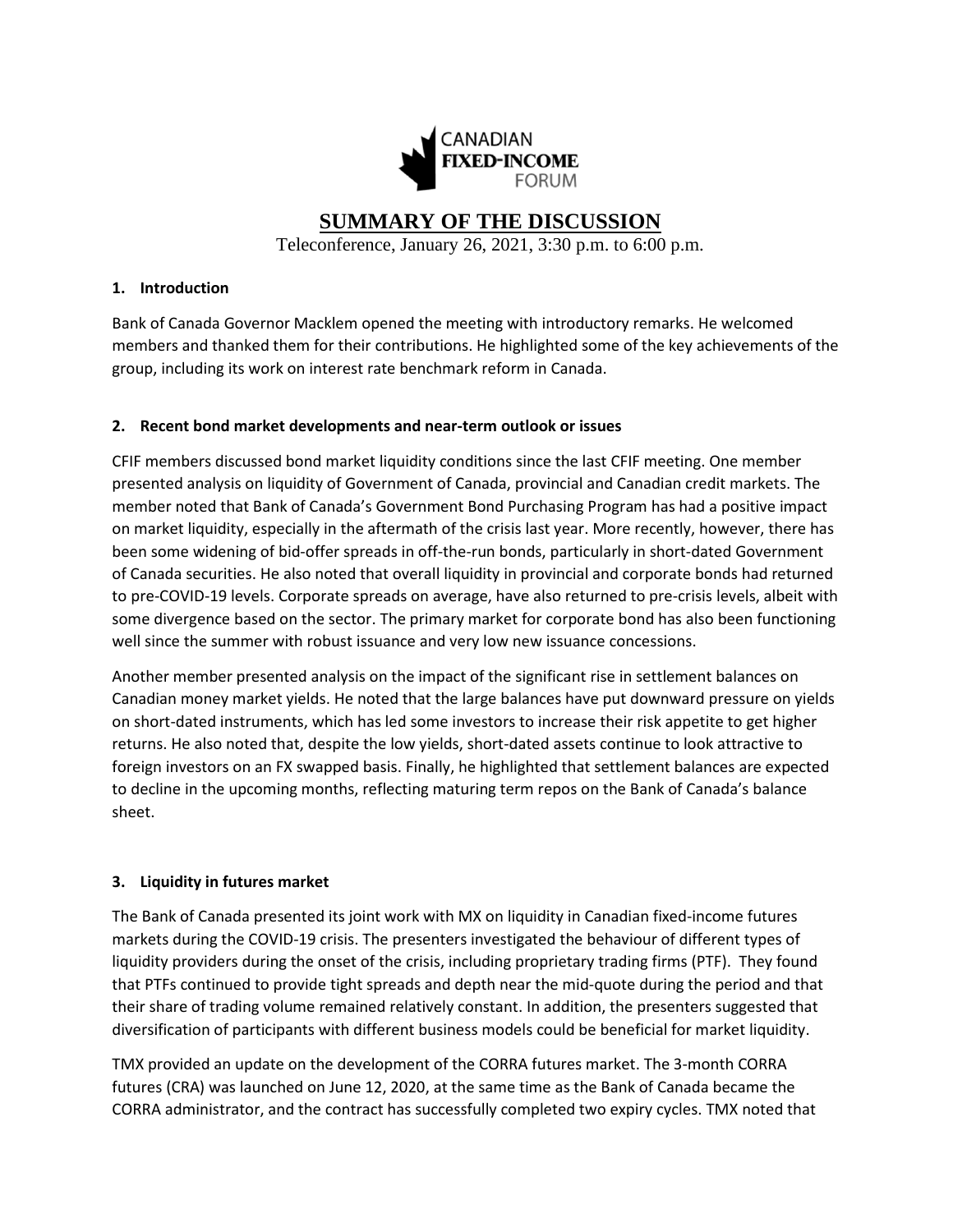the trading activity has been dominated by commercial bank swap desks, although other participants have recently increased their participation in the market. Members expect volumes to increase when CORRA linked floating rate note issuance begins to develop. Members briefly discussed market's ability to support liquidity in both CORRA and BAX futures. In response, the TMX indicated that as market participants increasingly trade the spread between CORRA and BAX futures, liquidity in both products should increase.

# **4. International developments**

The Bank of Canada provided an update on global progress to reform existing interbank interest rate benchmarks. It was noted that the ICE Benchmark Administration (IBA) has closed its [consultation](https://www.theice.com/publicdocs/ICE_LIBOR_Consultation_on_Potential_Cessation.pdf) on its intention to cease the publication of the various LIBOR settings. 1 IBA is expected to quickly release the results confirming the dates. It was also noted that the ISDA 2020 IBOR Fallbacks and Protocol became effective on January 25, 2021, with most major Canadian market participants having signed the protocol, including nearly all CFIF members.

Members were informed that the FICC Market Standards Board (FMSB) has put out a [consultation paper](https://fmsb.com/wp-content/uploads/2020/12/FINAL_FMSB_Large_Trades_Standard_TRANSPARENCY-DRAFT_15.12.20.pdf) on standards for execution of large trades in FICC markets. Members were encouraged to review the guidance and provide feedback to the consultation.

The Bank also provided an update on status of the 3-year review of the FX Global Code being conducted by the Global Foreign Exchange Committee (GFXC), which has been delayed by 6-months due to Covid-19.

# **5. CARR update**

CARR's co-chairs provided an update on the progress made since the last CFIF meeting. They noted that pursuant to CARR's new mandate the membership has been expanded to include a broader set of more senior market participants and stakeholders. To deliver on its two key objectives, a new Credit Sensitive Subgroup was established in addition to the existing Transition Subgroup. The co-chairs also provided the highlights from the recent consultation on proposed methodology for calculating CORRA-in-arrears, as well as the proposed draft fallback language for floating rate notes (FRNs) that reference CDOR. The co-chairs also noted that CARR is reviewing the size of LIBOR exposures in Canada that are governed by Canadian law.

# **6. Initiatives to enhance GoC Market Functioning**

GoC Market Functioning Steering Group (GMF) co-chairs updated members on the group's work. Three working groups: (i) Calibration, (ii) Complementary Policy / Operational Enhancement, and (iii)

<sup>&</sup>lt;sup>1</sup> IBA consulted on its intention to cease publication of all GBP, EUR, CHF and JPY LIBOR settings, as well as the 1-week and 2-month USD LIBOR settings, at end-2021, and to cease publication of the remaining USD LIBOR settings at end-June 2023.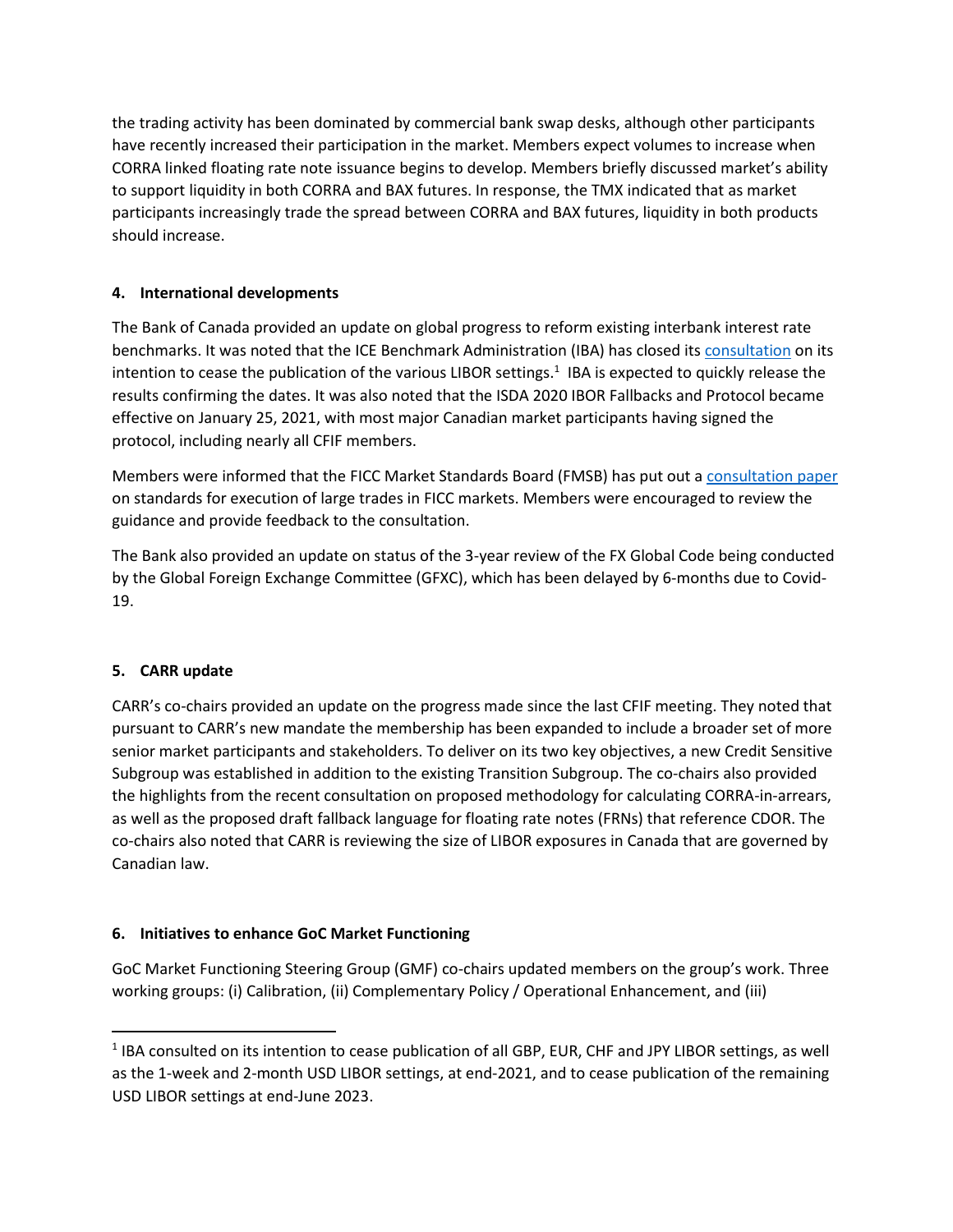Infrastructure, have been established. A survey seeking feedback on drivers on settlement fails and suggestions on potential changes, including a "fail fee" will be circulated by the end of Q1 to market participants. Members suggested that consulting with international players could be helpful given potential additional settlement issues faced by these investors in different time zones. The co-chairs reiterated this phase of the work was only to design a framework or blueprint for GoC market functioning in a low rate environment that would be presented to CFIF for discussion and not to implement one.

# **7. Workplan discussion**

CFIF members reviewed the draft 2021 workplan, agreeing with the proposed theme while providing a few suggestions on additional topics, including the potential creation of a tradeable Canadian corporate credit basket, as well as better understanding the issues around collateral management. Members agreed that creating virtual networks that draw on industry expertise would enrich and help guide the discussions on some of these issues. There was also a debate on how best to advance ESG discussions at CFIF, with members agreeing the creation of a virtual network and having dedicated sessions on the topic would be beneficial. CFIF Secretariat will follow up with concrete proposals for several virtual networks, including requests for membership.